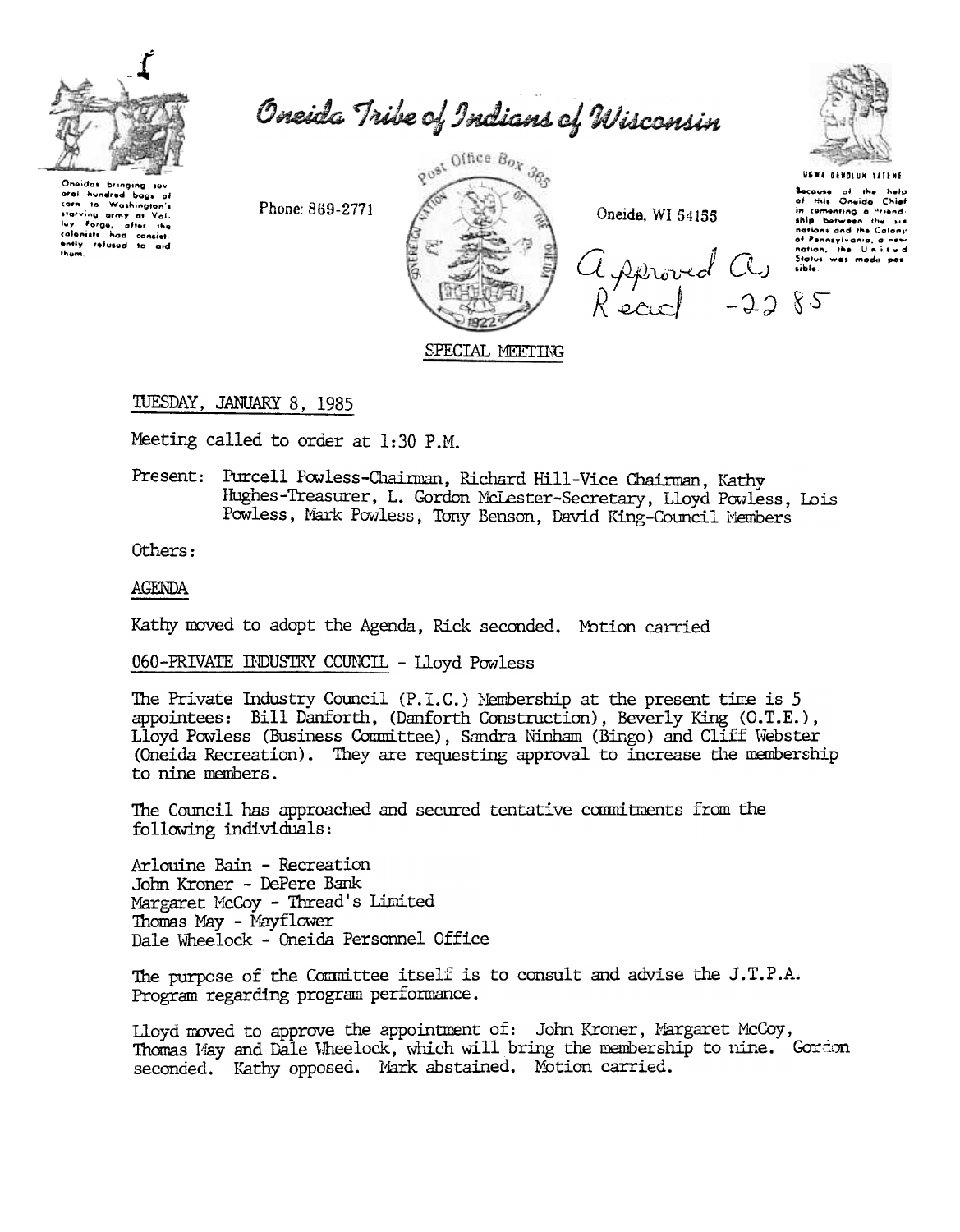Oneida Tribe of Indians of Wisconsin Special Meeting - January 8, 1985 Page 2

#### COMMODITY RESOLUTION - Bob Christjohn

Lloyd moved to table until Bob Christjohn was present. Lois seconded. Mark abstained. Motion carried.

## MINUTES TO BE APPROVED:

| Special Meeting - December 18, 1984 | Approved as Read |
|-------------------------------------|------------------|
| Special Meeting - December 21, 1984 | Approved as Read |
| Special Meeting - December 26, 1984 | Approved as Read |
| Special Meeting - December 28, 1984 | Approved as Read |

Lois moved to table the Minutes for January 4, 1985. Kathy seconded. Motion carried.

#### SNOW REMOVAL AT THE NORBERT HILL CENTER - Lois Powless

Lois would like someone to follow-up on who is going to do the snow removal for the Norbert Hill Center. There seems to be a problem as to who they should have, the Building and Grounds Program or Bill Danforth Construction? The price is the same from either one. Mark Powless, Liaison for the Norbert Hill Center will follow-up on this problem.

#### PERSONAL DAY - Rick Hill

Rick requested a personal day for January 9, 1985. Lloyd moved to approve the request. Tony seconded. Motion carried.

CASH FLOW MEMO - Kathy Hughes

Kathy requested authorization to negotiate up to a \$200,000 loan on the line of credit with the State Barlk of DePere. This is necessary because of the anticipated outlays in the next one and a half years, primarily with the Hotel ...~"1d Senior Center. This note would be for 90 days at which time we would pay  $\frac{1}{\sqrt{2}}$  of  $\frac{1}{\sqrt{2}}$ 

Lois moved to approve. Rick seconded. Tony abstained. Motion carried.

## ANALYSIS & RECOMMENDATION REGARDING THE PRESIDENTS CONNISSION ON INDIAN RESERVATION ECONOMIES

The basic thrust of the recommendations are to create on Indian Reservations private Indian businesses.

They recommend the creation of a number of new entities to assist in getting more private businesses started on reservations. They recommend the creation of a National Conmission on Indian Business Development chaired by the Vice President of the United States, the creation of Private Sector Indian Business Development Centers, the creation of Private Sector Indian Business Corporations.